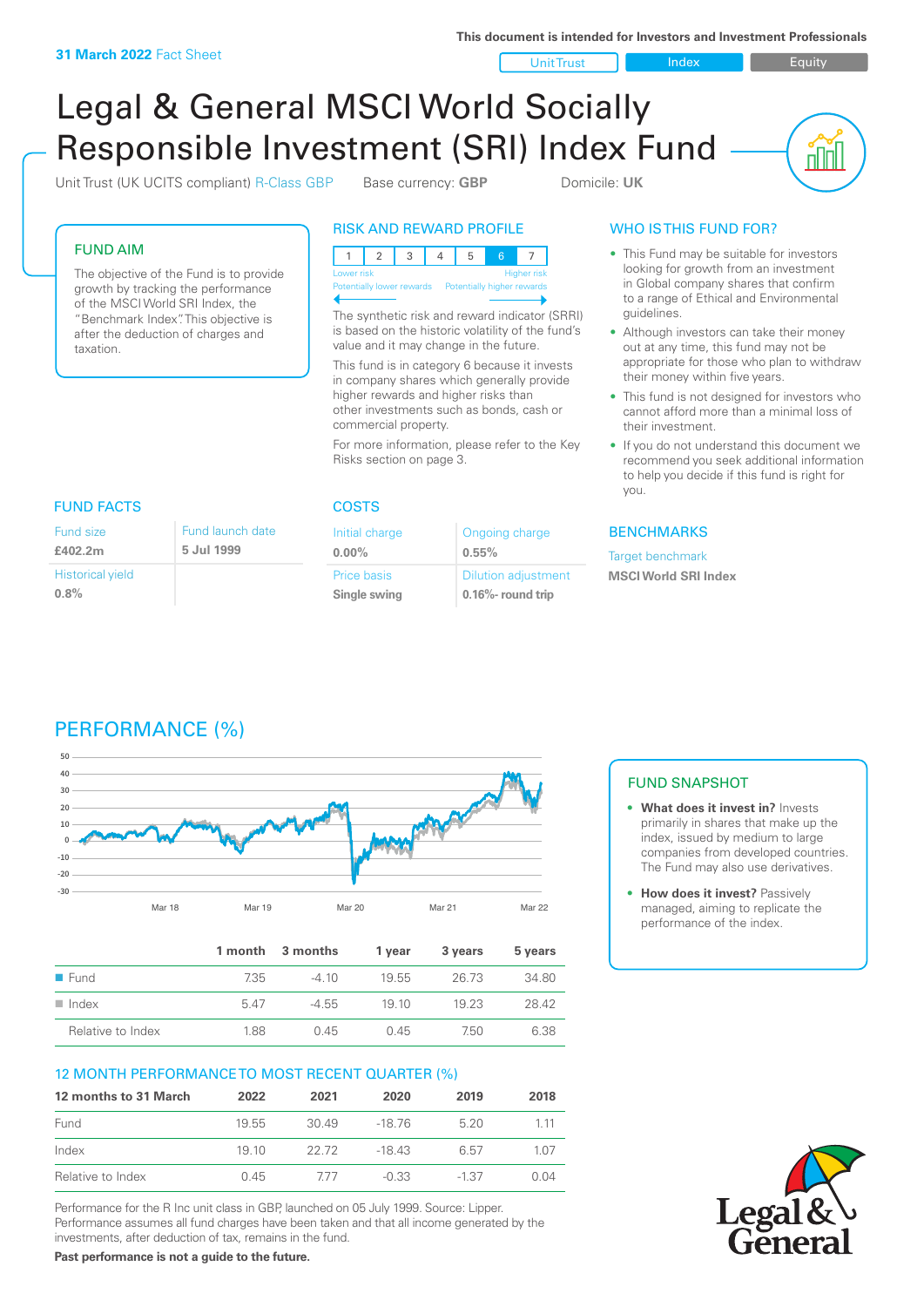Unit Trust (UK UCITS compliant) R-Class GBP

### PORTFOLIO BREAKDOWN

All data sources are a combination of LGIM and the Fund Accountant unless otherwise stated. Totals may not sum to due to rounding. In order to minimise transaction costs, the Fund will not always own all the assets that constitute the index and on occasion it will own assets that are not in the index. The number of fund holdings can also differ from the index due to corporate events and proxy holdings.



#### SECTOR (%)

| ■ Technology                      | 24.6 |
|-----------------------------------|------|
| Consumer Discretionary            | 17.2 |
| ■ Health Care                     | 13.2 |
| $\blacksquare$ Financials         | 13.1 |
| $\blacksquare$ Industrials        | 10.9 |
| ■ Consumer Staples                | 7.3  |
| ■ Basic Materials                 | 3.9  |
| ■ Real Estate                     | 3.0  |
| $\blacksquare$ Telecommunications | 2.8  |
| $\blacksquare$ Utilities          | 2.2  |
| ■ Energy                          | 1.9  |
|                                   |      |

#### COUNTRY (%)

|               | <b>United States</b> | 66.6 |  |
|---------------|----------------------|------|--|
|               | Japan                | 5.9  |  |
|               | Canada               | 4.1  |  |
| $\frac{4}{5}$ | United Kingdom       | 3.7  |  |
| Ŧ             | Switzerland          | 3.3  |  |
|               | Germany              | 2.9  |  |
|               | France               | 2.7  |  |
|               | Netherlands          | 2.5  |  |
|               | Australia            | 2.2  |  |
|               | Other                | 6.3  |  |
|               |                      |      |  |



#### MARKET CAPITALISATION (%) TOP 10 HOLDINGS (%)

| ■ Large              | 84.1 |
|----------------------|------|
| $\blacksquare$ Mid   | 15.3 |
| $\blacksquare$ Small | 0.7  |

■ Top 10 holdings 36.8% Rest of portfolio 63.2% No. of holdings in fund 374

| Microsoft      | 144 |
|----------------|-----|
| Tesla          | 6.0 |
| <b>NVIDIA</b>  | 4.5 |
| Home Depot     | 21  |
| ASML           | 1.8 |
| Roche Holding  | 18  |
| Coca-Cola Co   | 17  |
| Walt Disney Co | 16  |
| Cisco Systems  | 1.5 |
| Pepsico        | 1.5 |
|                |     |



The Index Fund Management team comprises 25 fund managers, supported by two analysts. Management oversight is provided by the Global Head of Index Funds. The team has average industry experience of 15 years, of which seven years has been at LGIM, and is focused on achieving the equally important objectives of close tracking and maximising returns.